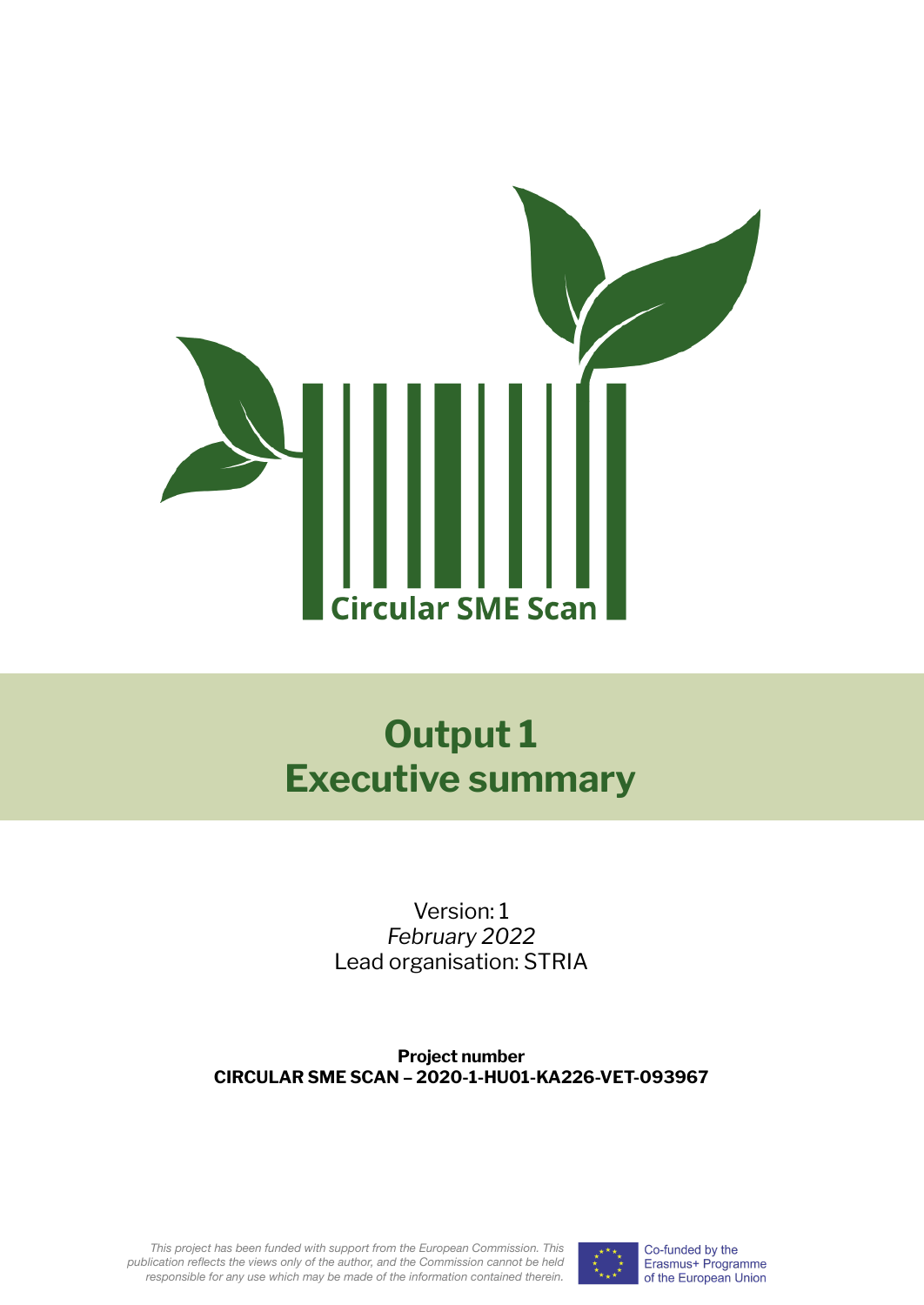

## **Document Identity**

| <b>Recipients</b>             | CSS Consortium |
|-------------------------------|----------------|
| <b>Confidentiality Status</b> | Public         |

#### **Document Versioning**

| <b>Versio</b> | Date       | <b>Authors</b>       |
|---------------|------------|----------------------|
| n             |            |                      |
| 01            | 09.02.2022 | Diana Pazaurek STRIA |
| 02            | 14.02.2022 | Diana Pazaurek STRIA |
| 03            | 13.03.2022 | Diana Pazaurek STRIA |
|               |            |                      |

This document may change without notice.

All rights reserved.

**COPYRIGHT** © Copyright 2021 Circular SME Scan Consortium

## **Consortium Members:**





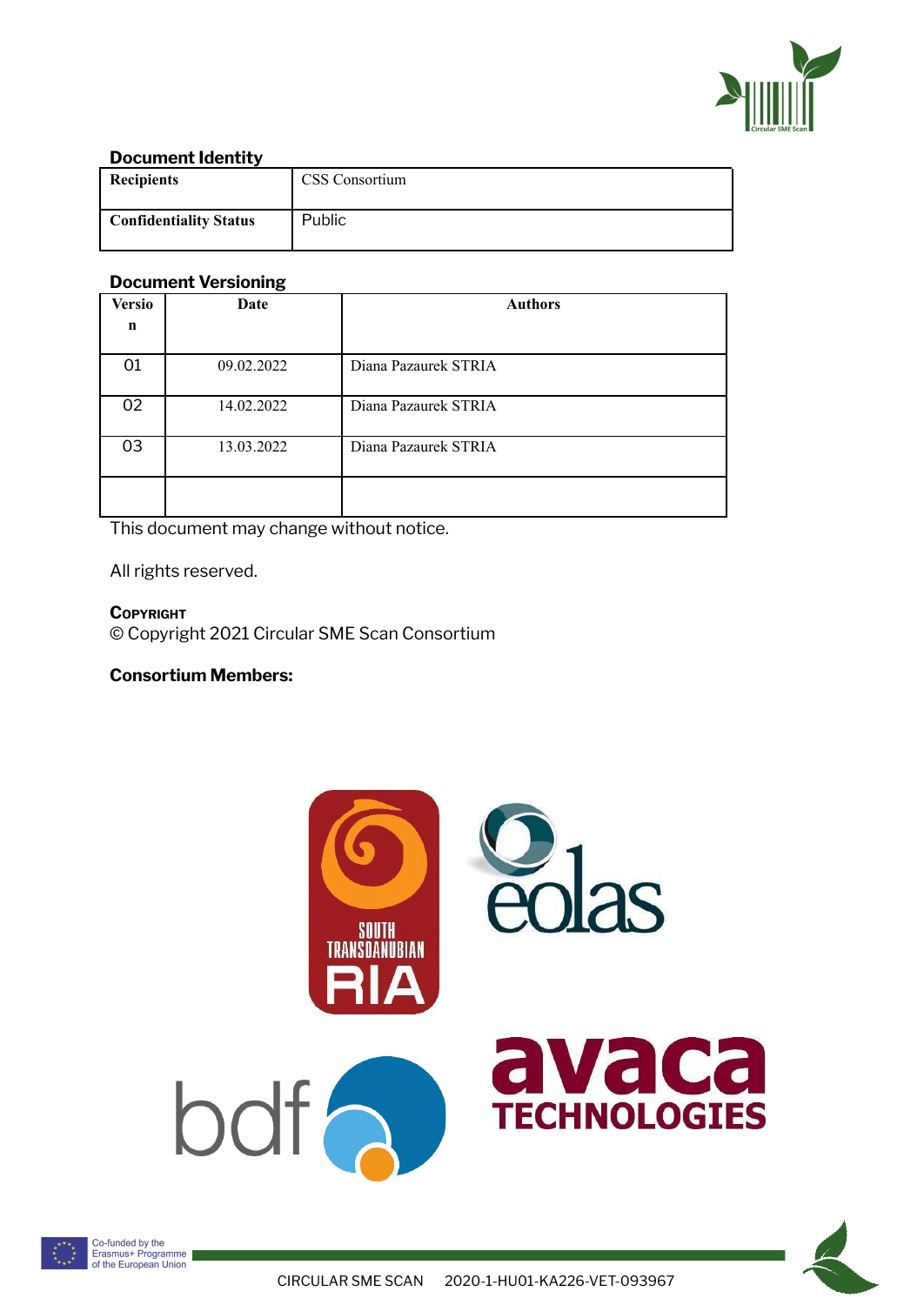

# **EXECUTIVE SUMMARY**

The COVID-19 crisis accelerated the need for modernisation and digital transformation of training systems in Europe. CIRCULAR SME SCAN (CSS) connects this with a circular economy which is a strategic approach to a greener economy in support of European economic recovery.

The main goal of CSS, in support of innovative practices in digital era, aims at creating a self-scan and learning platform that develops SME circular economy skills-competences by focusing on four main areas of entire SME circularity value chain (supply-acquisition, operation-production, retail, waste stream analysis).

Circular, sustainable, environment-climate friendly operation of small and medium enterprises (SMEs) results in their competitive advantage over their rivals. However, the over 25 million European SMEs encounter challenges in grasping these opportunities, as they do not have the knowledge, matching financial, non-financial resources that large companies have to make the due changes.

In the COVID-19 pandemic, generates awareness on and illustrates that outstanding quality, inclusive, digital vocational education tools on circular skills and competences are beneficial for this group. Therefore, the CSS project's solution is to create a self-scan and learning platform that develops SME circular economy skills-competences.

The starting point of the self-scan and learning platform is the research in which the partnership set-up a comprehensive skills-competence framework for SME circularity. The research findings and conclusions serve as guiding inputs for the next steps.

The completed desk research showed that the most common barriers are the lack of a supporting supply, demand network, lack of capital, lack of structured, long-term government support in addition to the companies not supporting environmental culture and lack of networking.

SMEs and their workers are hard-hit by the present COVID-19 outbreak and related economic downturn. In response to the crisis, governments, employers' and workers' organisations, enterprises, and other social partners are implementing strategies to minimise the negative impacts, supporting business operations. The pandemic highlighted that new and existing SMEs need an easy-to-implement solution so they can change to a more circular model.

SMEs can enhance the circularity with industrial cooperation. The most known and used forms are reducing consumption of resources, waste re-evaluation and industrial symbioses. Reverse logistics, functional economy, community sharing seen by SMEs as fewer effective ways of cooperation.

As part of the field research, the prepared questionnaire focused on small and medium size enterprises (SMEs) that intend to improve their competitiveness through increased circularity and experts of the circularity issues as part of company operation.



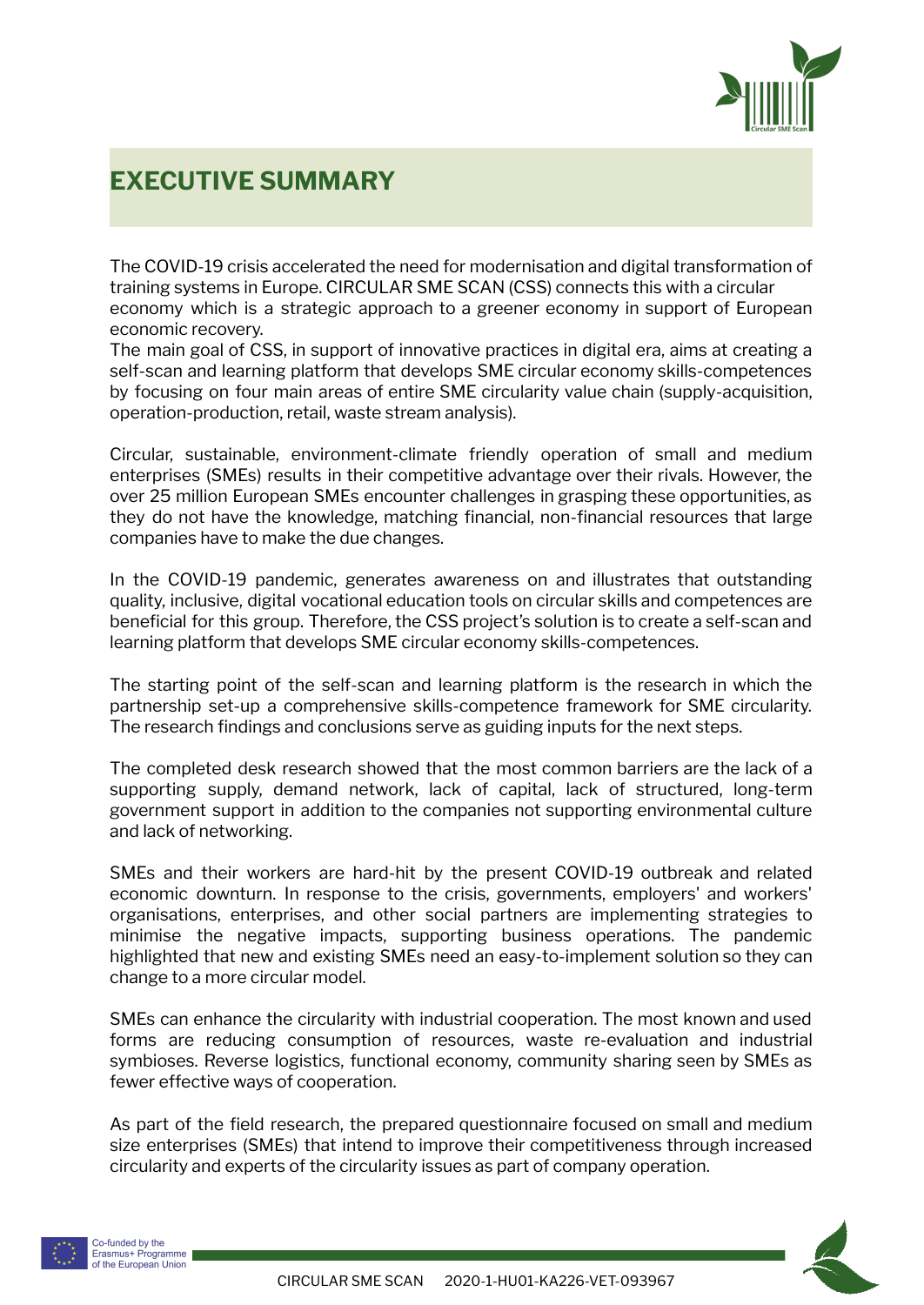

The survey results highlighted that SMEs are interested in circular economy topics, specially:

- Eliminating waste and pollution by consciously designing of your products/services,
- Recycling and reusing materials,
- Using renewable energy,
- Composting.
- Cooperation with organizations make promotion on natural production technologies,
- Agricultural production on natural farming technologies.

The focus group as the other technique was used in the frame of the field investigation. The participants were invited from the project direct and indirect target groups. The interviews were held online due to COVID-19 and health regulations. Participants were eager to share their thoughts and ideas during the planned 3 interviews. Therefore, the focus group was an effective way to gather valuable information for the self-scan tool and the learning platform.

The outcome of the focus groups presented the widespread misinformation about the concept of "circular economy", the lack of SME's awareness in circularity and its advantages.

The attendants pointed out that, due to the limitations of a self-diagnostic and its online scope, this tool should be as easy to use as possible, should not take up too much time.

The learning platform should consist of good practices and useful examples without registration. Furthermore, SMEs are interested in getting sector specific information and recommendations if the project budget makes it possible.

The literature review and the research indicate that SMEs from the three examined regions (Province of Friesland, Extremadura region and South Transdanubian region) are in a similar position to most SMEs throughout the globe when it comes to transitioning from the linear economy to the circular economy.

The purpose of the report is to define the baseline for the self- scan tool and platform. Also, it should give a structure for related training content, best practices, case studies and design of the platform.

The main conclusions consist that both the self-scan tool and the platform developed by the project partners must be user-friendly, attractive and contain specific and easily understandable information, in order to meet the needs of the target group, taking into account that in many cases small enterprises are the ones that need to be able to access the information.

To start the scan, entrepreneurs should know their processes and activities. This is key to know where to find your opportunities to become more circular.

The self-scan tool itself will consist of more multiple questions and open-end questions and based on the given answers, advise the SMEs to become more circular. This